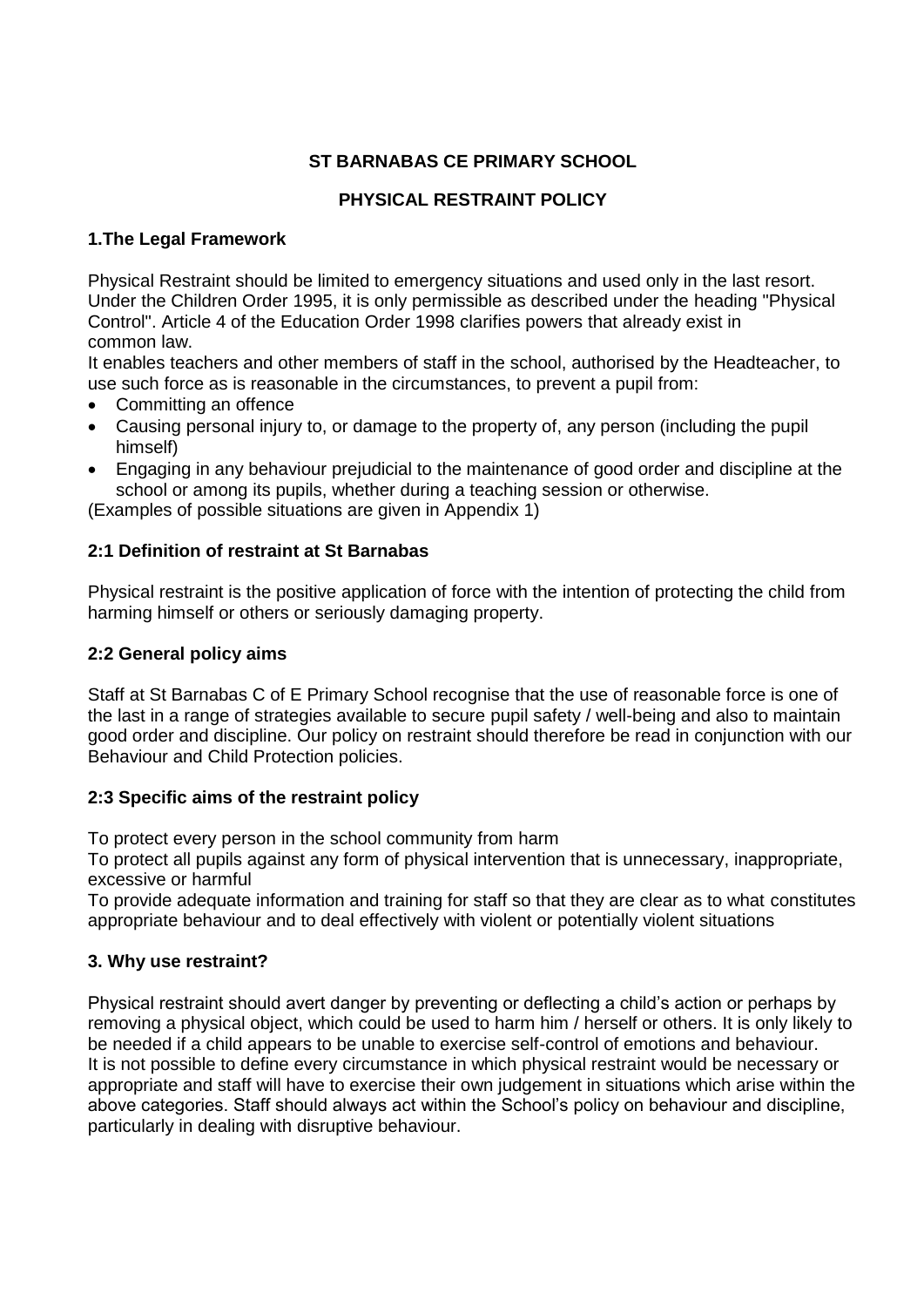Staff should be aware that when they are in charge of children during the school day, or during other supervised activities, they are acting in loco parentis and should, therefore, take reasonable action to ensure pupils' safety and well-being.

Failure to physically restrain a pupil who is subsequently injured or injures another, could, in certain circumstances, lead to an accusation of negligence. At the same time staff are not expected to place themselves in situations where they are likely to suffer injury as a result of their intervention.

## **3.1 Alternative strategies**

There are some situations in which the need for physical restraint is immediate and where there are no equally effective alternatives (eg is a pupil about to run across a road). However, in many circumstances there are alternatives e.g. use of assertiveness skills such as:

- the broken record in which an instruction is repeated until the pupil complies
- use of a distracter, such as a loud whistle, to interrupt the behaviour (such as a fight) long
- enough for other methods of verbal control to be effective
- withdrawal of attention (audience) e.g. if an action such as damage to property is threatened
- other techniques designed to defuse the situation, such as the avoidance of confrontation, or use of humour (in these cases the incident can be dealt with later when emotions are no longer running high)
- the employment of other sanctions consistent with the School's policy on behaviour.

#### **3.3 Use of physical restraint**

Physical restraint should be applied as an act of care and control with the intention of reestablishing verbal control as soon as possible and, at the same time, allowing the pupil to regain self-control. It should never take a form which could be seen as a punishment. Staff are only authorised to use reasonable force in applying physical restraint, although there is no absolute definition of this, as what constitutes reasonable force depends upon the particular situation and the pupil to whom it is being applied. However, as a general rule, only the force necessary to stop or prevent the behaviour should be used, in accordance with the guidelines below.

There are some forms of physical intervention, which may involve minimal physical contact, such as blocking a pupil's path or the staff member physically interposing him or herself between the pupil and another pupil or object. However, in some circumstances, direct physical contact may be necessary.

In all circumstances other methods should be used if appropriate or effective physical restraint should be a last resort.

When physical restraint becomes necessary:

- DO
	- Tell the pupil what you are doing and why
	- Use the minimum force necessary
	- Involve another member of staff if possible
	- Tell the pupil what s/he must do for you to remove the restraint (this may need frequent repetition)
	- Use simple and clear language
	- Hold limbs above a major joint if possible e.g. above the elbow
	- Relax your restraint in response to the pupil's compliance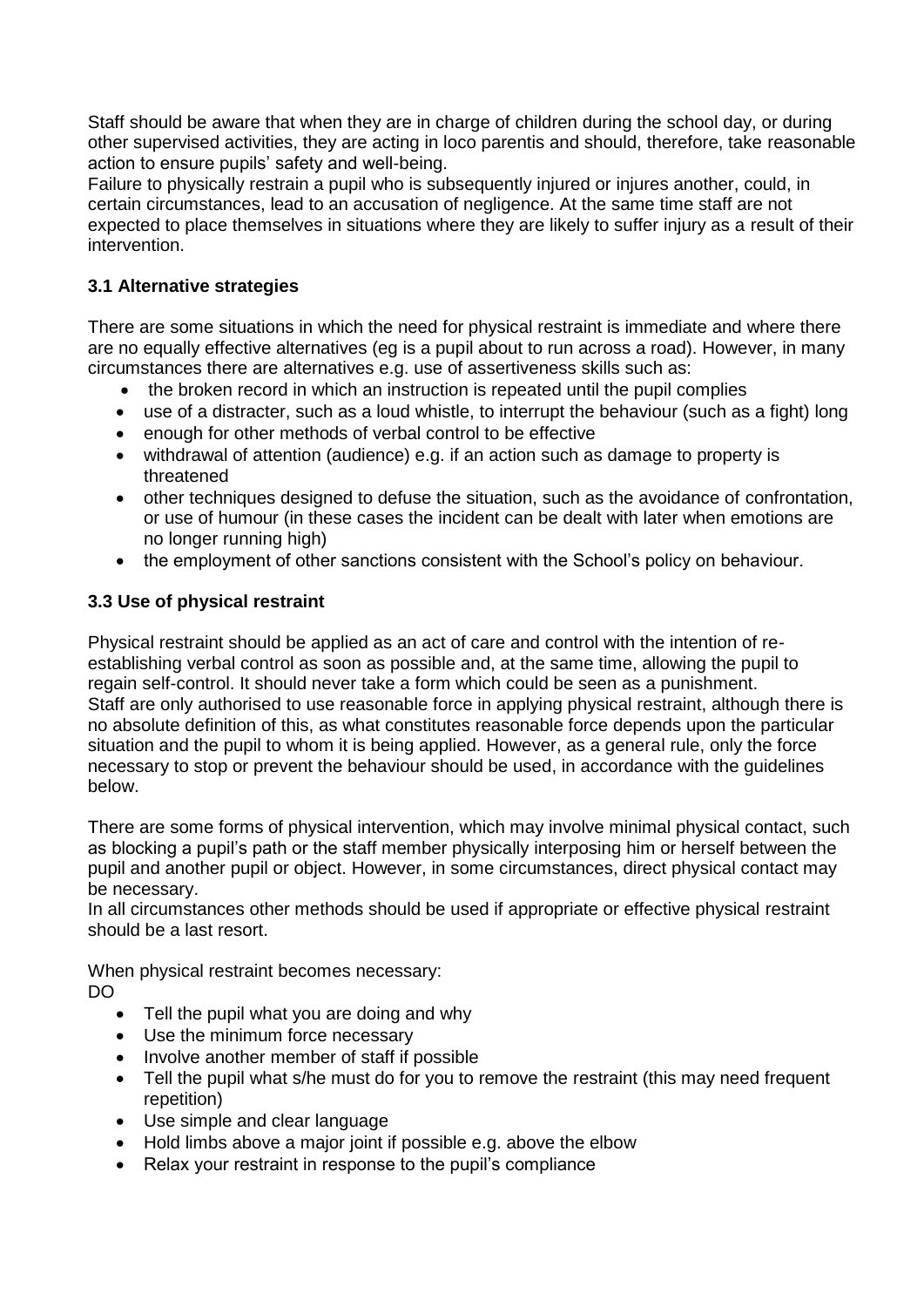#### DON'T

- Act in temper (involve another staff member if you fear loss of control)
- Involve yourself in a prolonged verbal exchange with the pupil
- Attempt to reason with the pupil
- Involve other pupils in the restraint
- Touch or hold the pupil in sexual areas
- Twist or force limbs back against a joint
- Bend fingers or pull hair
- Hold the pupil in a way which will restrict blood flow or breathing e.g. around the neck
- Slap, punch, kick or trip up the pupil

#### **3.4 Actions after an incident**

Physical restraint often occurs in response to highly charged emotional situations and there is a clear need for debriefing after the incident, both for the staff involved and the pupil. A member of the leadership team should be informed of any incident as soon as possible and will take responsibility for making arrangements for debriefing once the situation has stabilised. An appropriate member of the teaching staff should always be involved in debriefing the pupil involved and any victims of the incident should be offered support, and their parents informed.

If the behaviour is part of an ongoing pattern it may be necessary to address the situation through the development of a behavioural IEP, which may include an anger management programme, or other strategies agreed by the SENCO.

It is also helpful to consider the circumstances precipitating the incident to explore ways in which future incidents can be avoided.

All incidents should be recorded immediately. All sections of this report should be completed so that in the event of any future complaint a full record is available. A member of the leadership team will contact parents as soon as possible after an incident, normally on the same day, to inform them of the actions that were taken and why, and to provide them with an opportunity to discuss it.

#### **4 Risk Assessments**

If we become aware that a pupil is likely to behave in a disruptive way that may require the use of reasonable force, we will plan how to respond if the situation arises. Such planning will address:

- Management of the pupil (e.g. reactive strategies to de-escalate a conflict, holds to be used if necessary)
- Involvement of parents to ensure that they are clear about the specific action the school might need to take
- Briefing of staff to ensure they know exactly what action they should be taking (this may identify a need for training or guidance)
- Identification of additional support that can be summoned if appropriate

#### **5 Complaints**

A clear restraint policy, adhered to by all staff and shared with parents, should help to avoid complaints from parents. It is unlikely to prevent all complaints, however, and a dispute about the use of force by a member of staff might lead to an investigation, either under disciplinary procedures or by the Police and social services department under child protection procedures.

It is our intention to inform all staff, pupils, parents and governors about these procedures and the context in which they apply.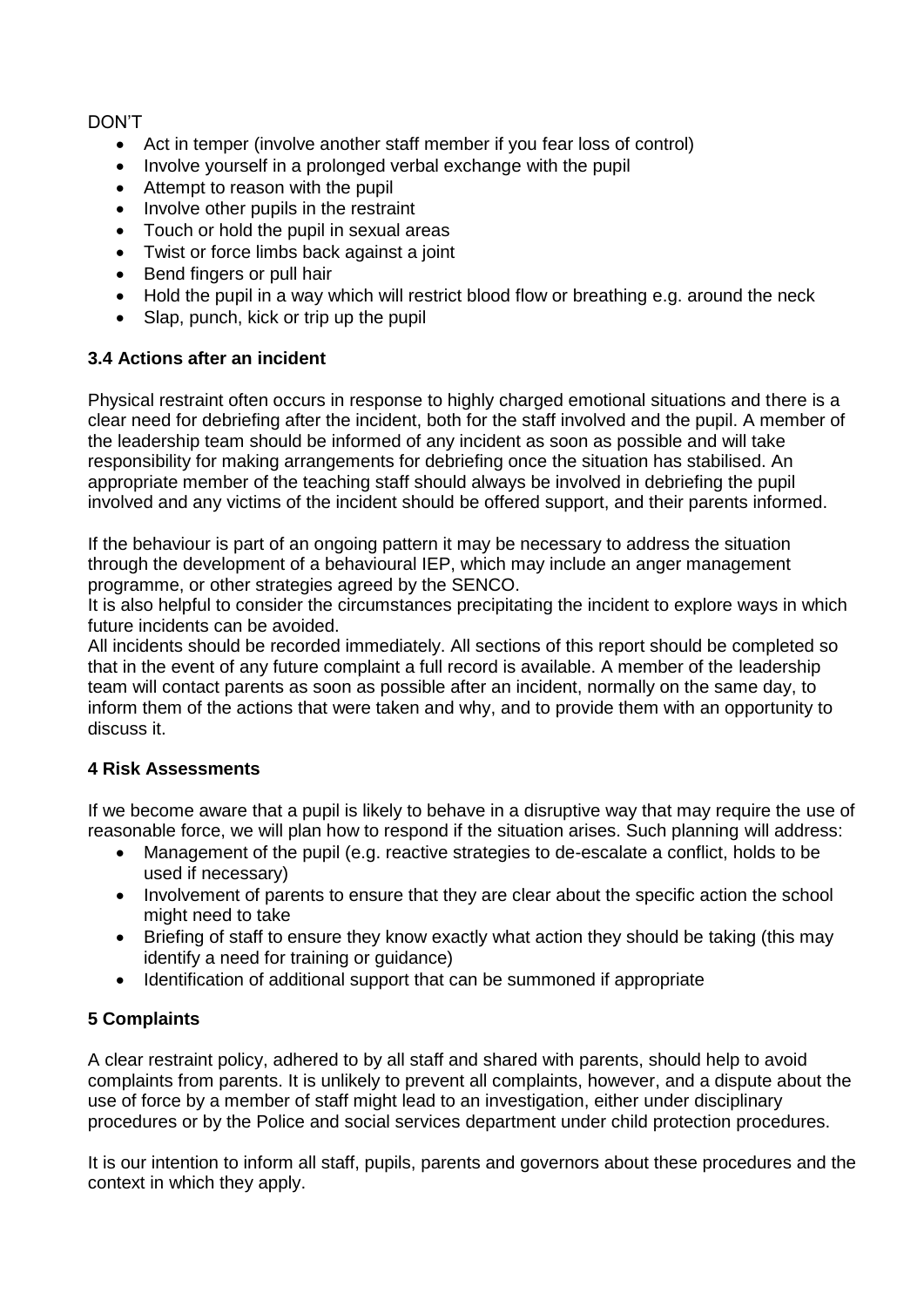## **Appendix 1**

## **When might it be appropriate to use reasonable force?**

Examples of situations that may require restraint are when:

- a pupil attacks a member of staff, or another pupil
- pupils fighting
- a pupil is causing, or at risk of causing, injury or damage by accident, by rough play, or by misuse of dangerous materials, substances or objects
- a pupil is running in a corridor or on a stairway in a way in which he/she might have or cause an accident likely to injure her/himself or others
- a pupil absconding from a class or trying to leave school (NB this will only apply if a pupil could be at risk if not kept in the classroom or at school)
- a pupil persistently refuses to obey an order to leave an area
- a pupil behaves in such a way that seriously disrupts a lesson.